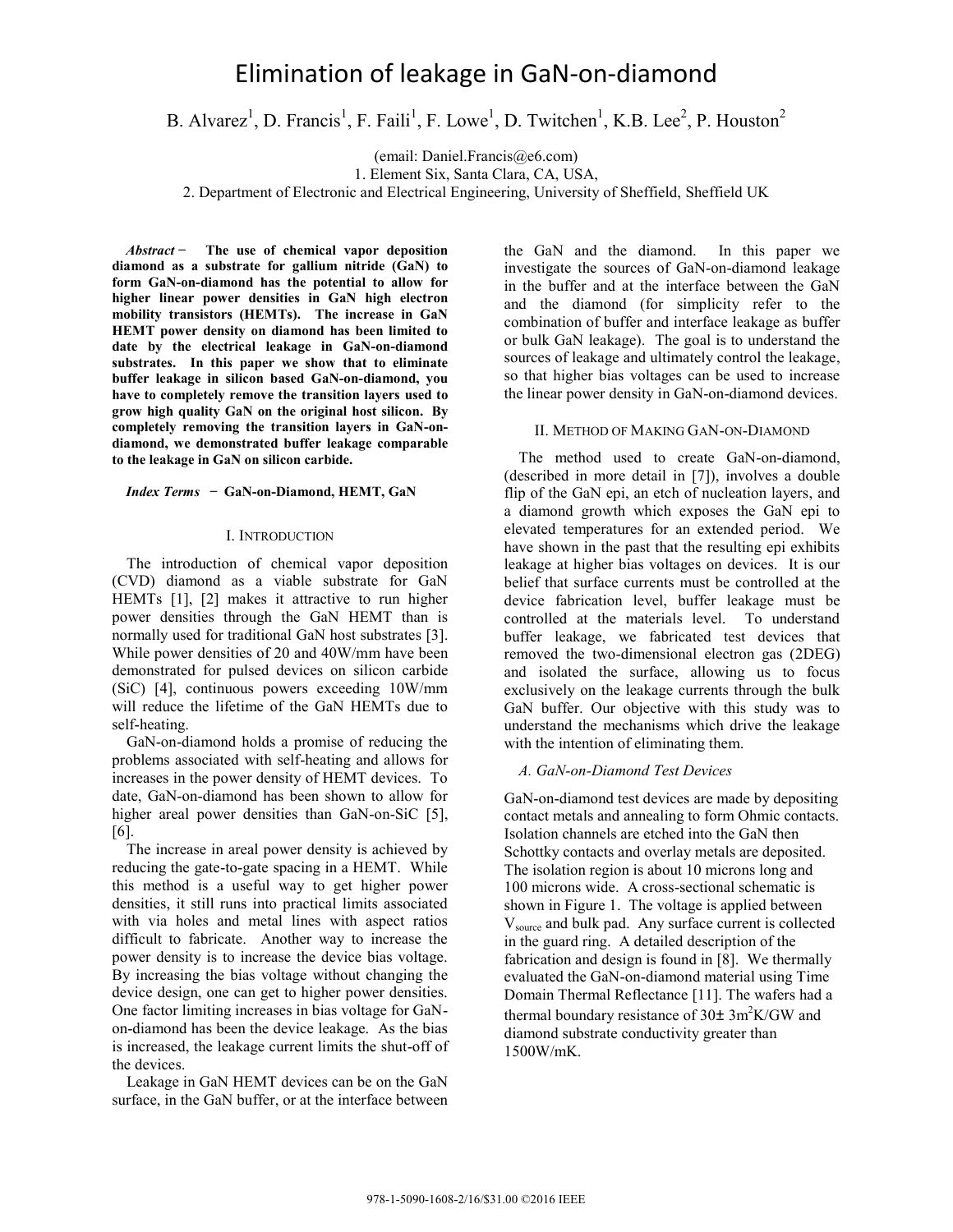

Fig. 1 Test structure used to measure buffer, surface and substrate leakage.

### III. EFFECT OF THE TRANSITION LAYERS

The transition or nucleation layers in GaN-ondiamond are a highly defective superlattice made up of different compositions of aluminum gallium nitride (AlGaN). As the superlattice grows, the number of defects is reduced. The problem with GaN-on-silicon is that the transition layers (TLs) have defects which have poor electrical and thermal properties. The thermal conductivity, measured at 10 W/mK [9] is reason enough for wanting to remove these layers. However, in most systems, removing the TLs is not possible because they are critical for forming high quality GaN on host substrate. In our GaN-on-diamond fabrication process we have direct access to the defective AlGaN layers so have the ability to remove them. The problem in removing the AlGaN layers is that the high level of defects also leads to non-uniform etching which can mean incomplete removal of the AlGaN. With the TLs removed, multiple teams have fabricated devices on our material and demonstrated that the thermal properties of the GaN-on-diamond exceed that of GaN-on-silicon carbide [5], [6].

In addition to the poor thermal conductivity, the electrical properties of the TLs are also undesirable, as grown on silicon the AlGaN transition layers are highly defective and often dope the silicon, creating a back barrier which impairs the performance of both GaN power and GaN HEMT devices. When we make GaN-on-diamond we remove the TLs eliminating many of the problems associated with the AlGaN, however this process creates a new interface in the system which needs to be understood.

Here we compare the electrical properties of GaNon-diamond to those of GaN on silicon and on silicon carbide as a way to understand the electrical properties of the interface between the GaN and the diamond as well as the properties of the GaN buffer which has been exposed epi flip and diamond

synthesis process. We test the GaN buffer and interface on devices and un-processed wafers.

#### IV. FABRICATION AND MEASUREMENTS

We fabricated GaN devices on each of the host substrates (diamond, silicon and silicon carbide) as seen in figure 1. For devices we look at the buffer leakage. Again, we consider as buffer leakage the current flowing through the buffer and possibly along the interface between the GaN and the diamond given that we can't isolate these two current paths. The device level buffer GaN leakage current measurements are made on devices with the 2DEG eliminated and the surface currents collected. By eliminating the 2DEG and capturing the surface currents, the current flow measured is only in the buffer GaN.

We chose not to investigate the surface leakage currents because each device manufacturer who uses our GaN-on-diamond wafer will have a slightly different surface condition and will need to work out surface passivation separately. However, buffer leakage currents are a materials problem which would be much harder to solve at the device level. Here we seek to characterize the quality of the buffer GaN and compare it to the buffer GaN grown on SiC without having been transferred to diamond.

Our critical parameter on wafer level measurements is the flat band capacitance in mercury probe capacitance voltage (CV) left after the 2DEG has been depleted [10]. We typically make the wafer level measurements with the GaN surface passivated with 500 angstroms of silicon nitride. The surface passivation allows us to isolate the buffer characteristics without having the surface currents affect our measurements. In the CV measurements, we deplete the GaN up to 30V to investigate the charges well into the host substrate.

If the GaN buffer has been damaged during the epi transfer process, we expect to see greater leakage currents on devices and higher residual capacitance on mercury probe measurements. Possible damage mechanisms include: exposure to temperature during diamond synthesis, exposure of the nitrogen face GaN during the TL etch, residual damage left after the removal of the AlGaN TLs or possibly bending induced strain due to the difference in expansion coefficient between the silicon and the diamond.

# IV. RESULTS AND DISCUSSION

# *A. Device Measurements*

Fig. 2 shows measurements of 6 devices on one wafer. The leakage in all cases stays below 10µA/mm at 30V. This corresponds to a bulk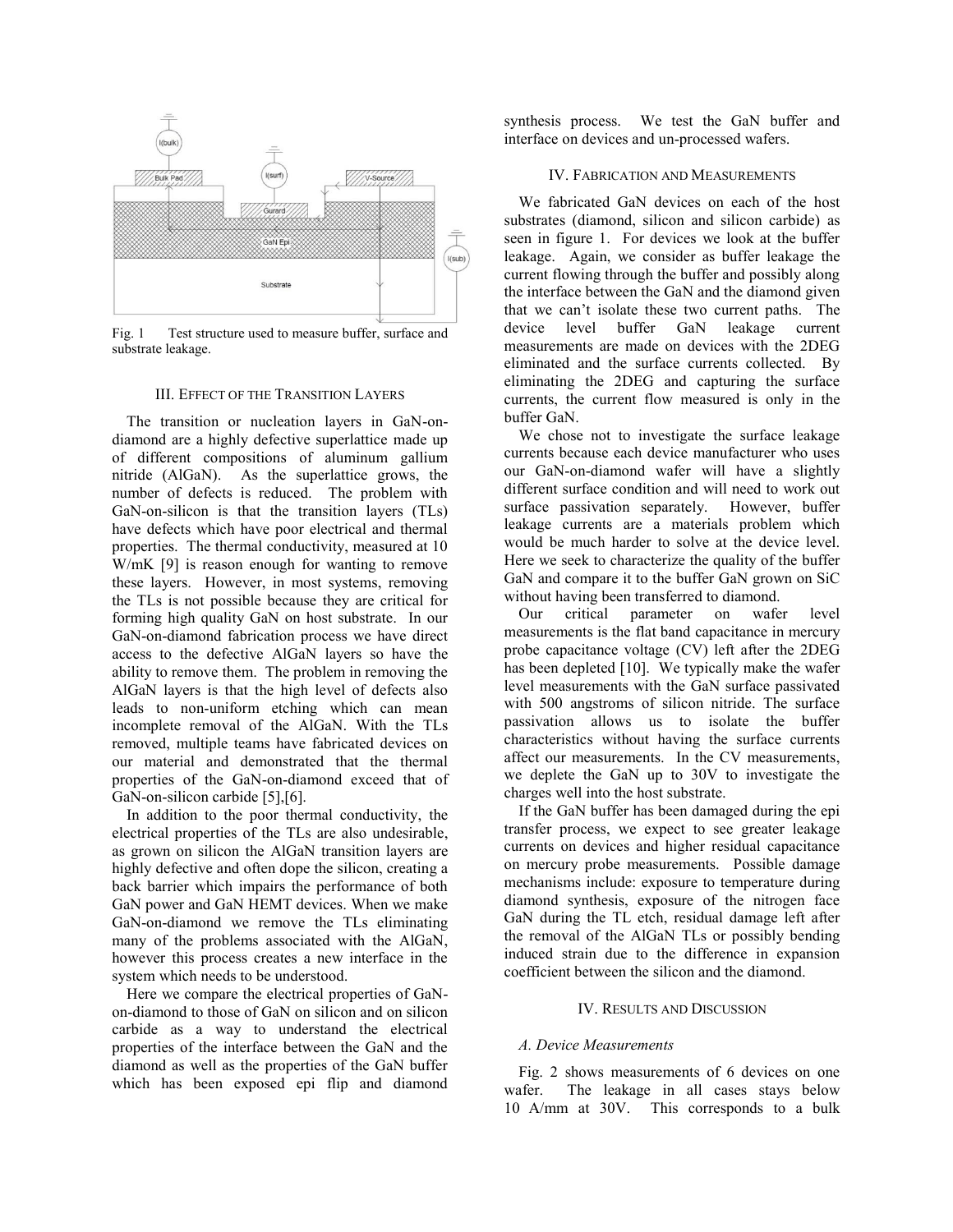resistance of approximately 10MΩ which is equivalent to a resistivity of 10KΩ∙cm. However we notice that there is a binomial distribution in the leakage plots. Some devices have leakage of less than 10nA others have leakage close to  $1\mu A$   $\omega$  30V bias. This distribution of results points to a localized leakage phenomena.

We used emission microscopy (EMMI) and optical-beam induced resistance change (OBIRCH) microscopy to identify where the leakage spots in both low leakage and high leakage devices on this wafer. Low leakage devices (Fig. 3a and b) showed no specific leakage spots when compared to the background and noise levels. The high leakage devices (Fig. 3c and d) showed specific leakage spots in both EMMI and OBIRCH techniques; leakage spots were identical in location with both techniques. We cross-sectioned a high leakage device using a focused ion beam etcher (FIB) to identify the cause of the leakage. The leakage spot and can be seen in Fig. 4a. The defect we found was a remnant of the TLs that were not etched during the TL removal. Fig. 4b shows an example of what



Fig. 2 Leakage measurements for various devices across an older generation GaN-on-diamond wafer.

this residue looks like before diamond growth. Previous etch techniques left this residue, which lead to a larger leakage current (Figure 3a). We found that carefully removing all the TLs results in lower leakage current. The lower leakage results are noticeable at wafer level CV measurement.



Fig. 3 a) An EMMI image of a high leakage device and b) an EMMI of a low leakage device c) an OBIRCH of the same high leakage device and d) OBIRCH of the same low leakage device.



Fig. 4 a) FIB cross-section of device in figure 3a and b) laser confocal microscope image showing post transition etch residue prior to diamond deposition on a separate wafer.

# *B. Wafer Level CV Measurements*

The mercury probe capacitance-voltage (CV) measurements of the AlGaN/GaN HEMT structures allow us to assess the quality of the GaN buffer and interface material. Figure 5 compares two versions of GaN-on-diamond before and after we optimized the AlGaN etch. The flat band capacitance (capacitance at high reverse bias) is indicative of GaN buffer and interface charge/doping seen in Fig. 5b [10].